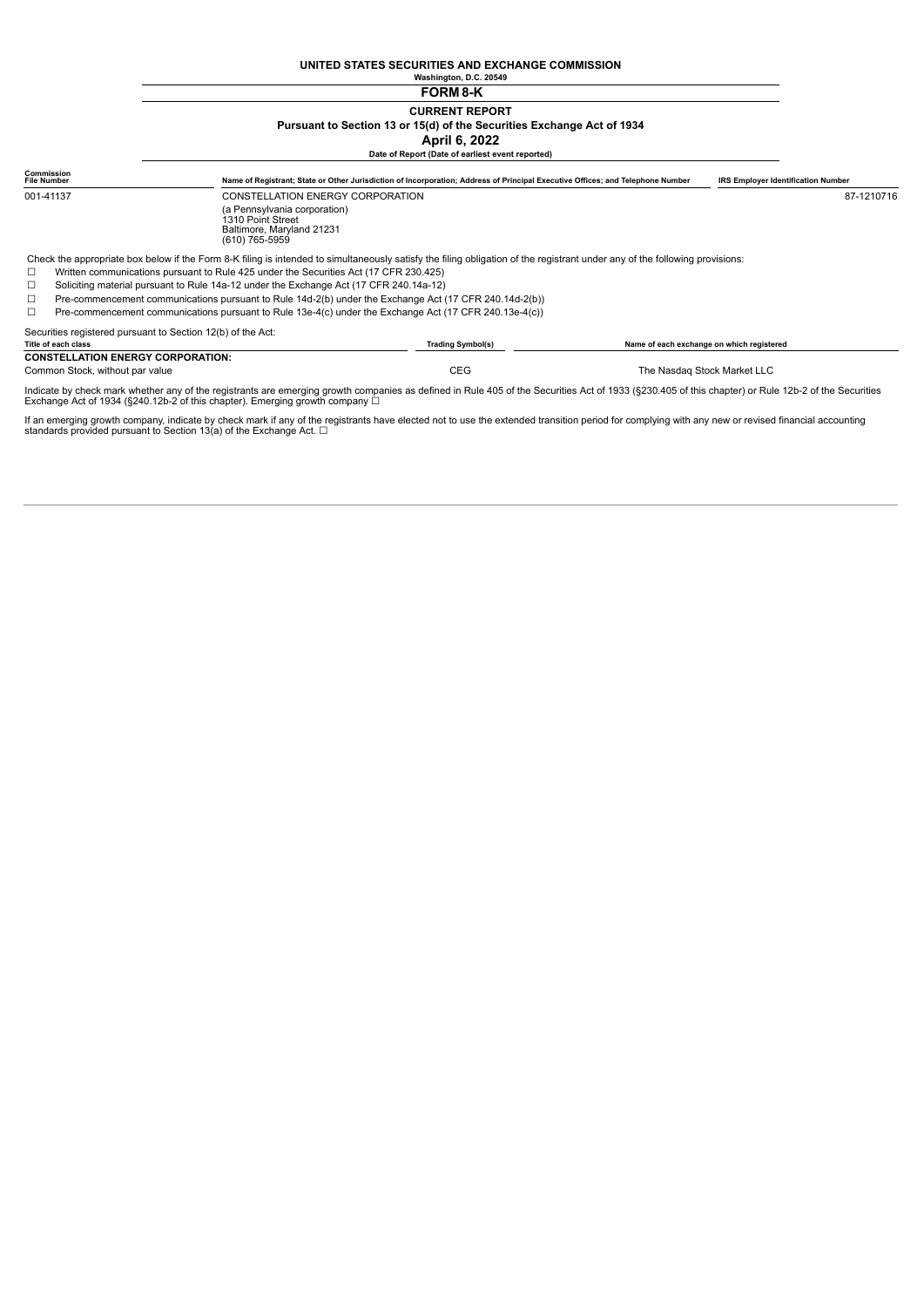#### **Section 8 - Other Events Item 8.01. Other Events**

On April 4, 2022, Constellation Energy Corporation (the "Company") received notification of an unsolicited "mini-tender" offer by TRC Capital Investment Corporation ("TRC"), dated April 1, 2022, to purchase up to 2,000,000 shares of the Company's common stock at an offer price of \$55.55 per share. The shares subject to TRC's offer represent approximately 0.61% of the Company's common<br>stock outstanding as of April 1,

On April 6, 2022, the Company issued a press release informing its stockholders that the Company does not endorse TRC's unsolicited mini-tender offer and recommending that stockholders do not<br>tender their shares in respons

The Company is not affiliated or associated in any way with TRC, its mini-tender offer, or the offer documentation. Additional information concerning mini-tenders is included in the press release, a copy<br>of which is attach

#### **Section 9 - Financial Statements and Exhibits Item 9.01. Financial Statements and Exhibits**

| (d) Exhibits. |                                                                                                           |
|---------------|-----------------------------------------------------------------------------------------------------------|
| Exhibit No.   | Description                                                                                               |
| 99.1          | Press release.                                                                                            |
| 101           | Cover Page Interactive Data File - the cover page XBRL tags are embedded within the Inline XBRL document. |
| 104           | The cover page from this Current Report on Form 8-K, formatted as Inline XBRL.                            |

This report contains certain forward-looking statements within the meaning of the Private Securities Litigation Reform Act of 1995 that are subject to risks and uncertainties. Words such as "could,"<br>"may," "expects," "anti

\* \* \* \* \*

The factors that could cause actual results to differ materially from the forward-looking statements made by the Company include those factors discussed herein as well as the items discussed in (1) its<br>2021 Annual Report o **Commission** 

Investors are cautioned not to place undue reliance on these forward-looking statements, whether written or oral, which apply only as of the date of this report. The Company undertakes no obligation<br>to publicly release any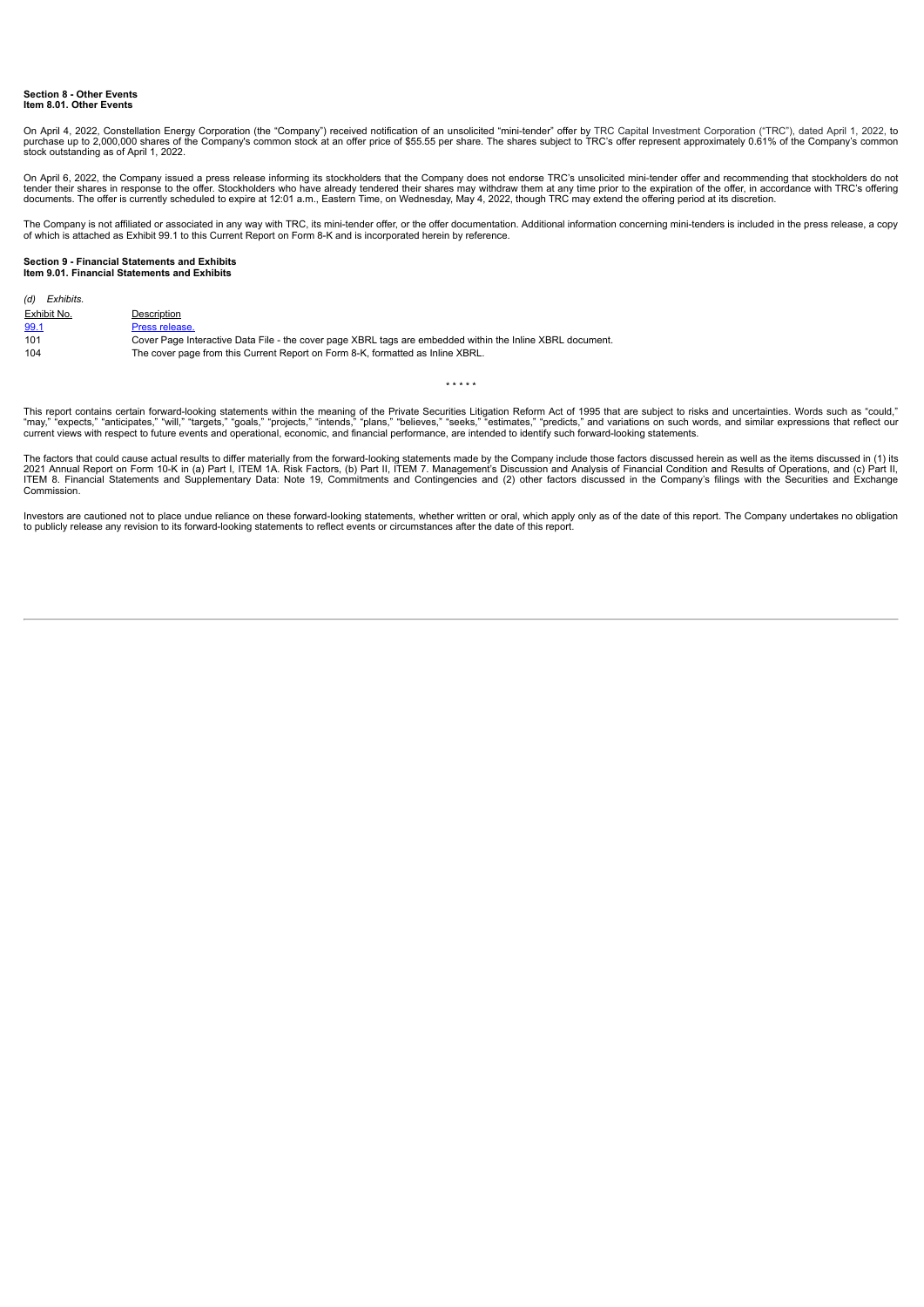### **SIGNATURES**

Pursuant to the requirements of the Securities Exchange Act of 1934, each Registrant has duly caused this report to be signed on its behalf by the undersigned hereunto duly authorized.

## **CONSTELLATION ENERGY CORPORATION**

/s/ Daniel L. Eggers Daniel L. Eggers Executive Vice President and Chief Financial Officer Constellation Energy Corporation

April 6, 2022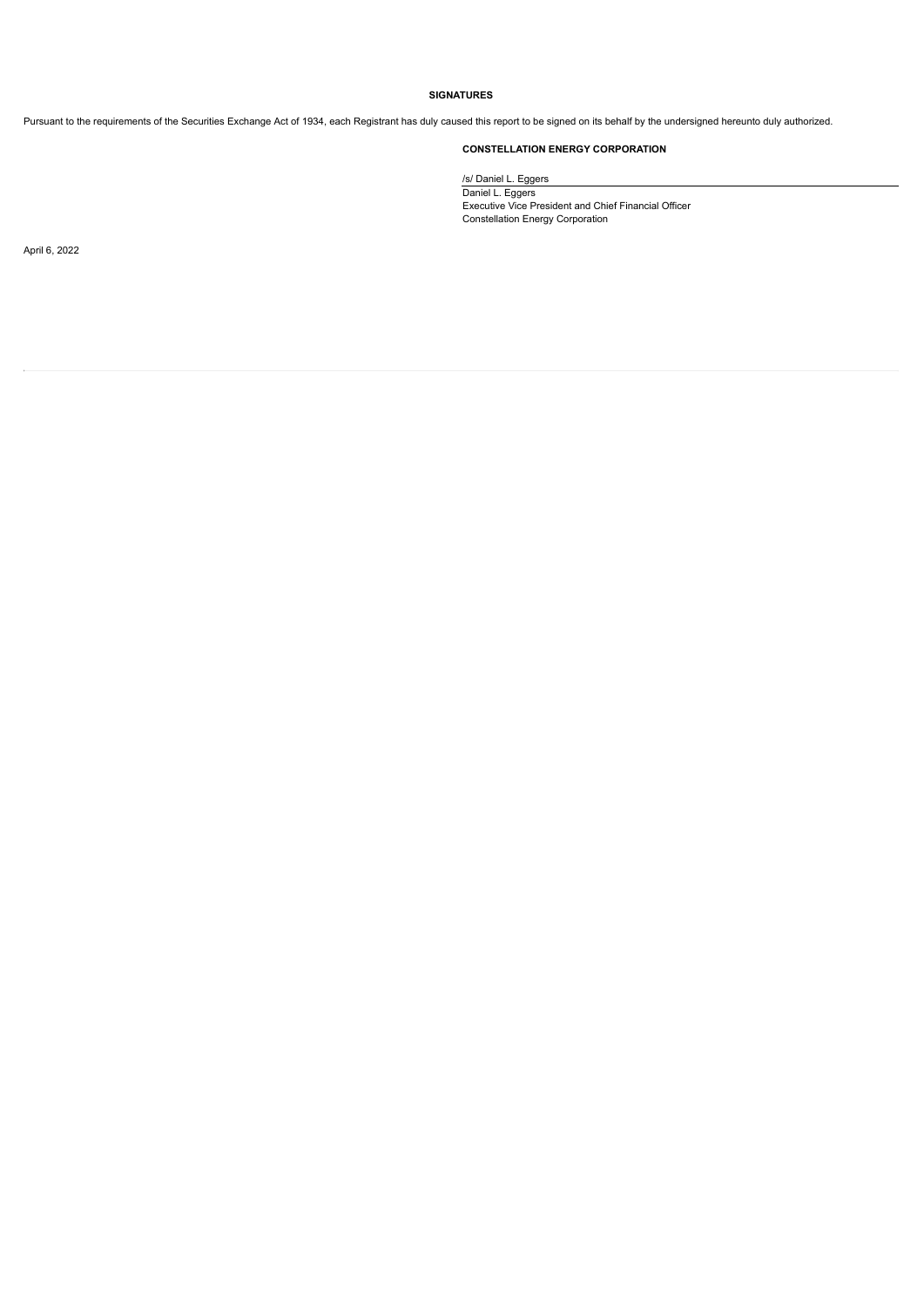## **EXHIBIT INDEX**

| Exhibit No. | Description    |
|-------------|----------------|
| 99.1        | Press release. |
| 101         | Cover Page Int |
| 104         | The cover page |
|             |                |

101 Cover Page Interactive Data File - the cover page XBRL tags are embedded within the Inline XBRL document. 104 The cover page from this Current Report on Form 8-K, formatted as Inline XBRL.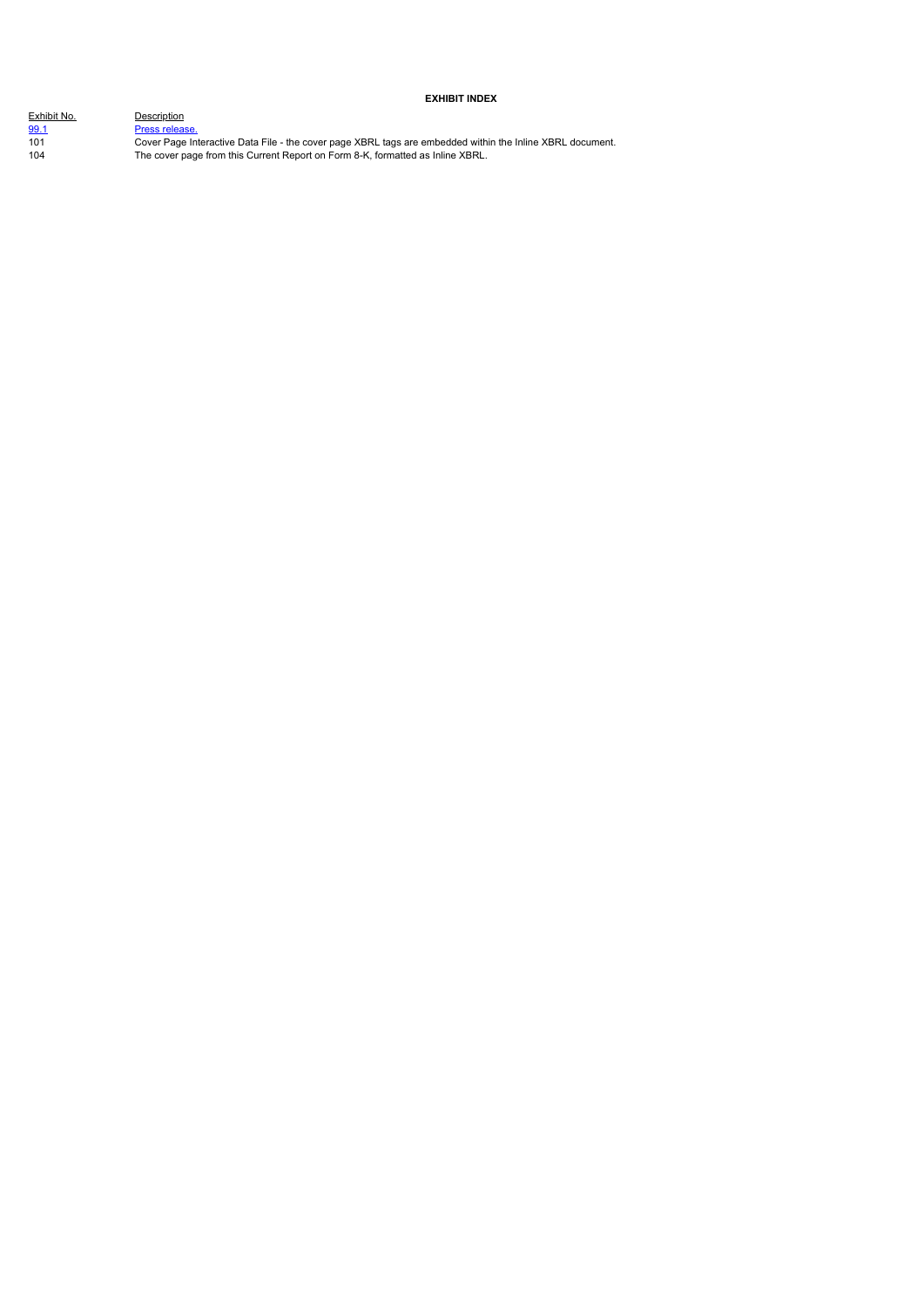<span id="page-4-0"></span>

## **FOR IMMEDIATE RELEASE**

**Emily Duncan** Contact: **Investor Relations** investorrelations@constellation.com

> Paul Adams **Corporate Communications** 410-470-9700 paul.adams@constellation.com

# **CONSTELLATION URGES SHAREHOLDERS TO REJECT "MINI-TENDER" OFFER BY TRC CAPITAL**

Securities and Exchange Commission cautions investors about such offers. which are often below market price

BALTIMORE (April 6, 2022) - Constellation (Nasdaq: CEG), America's largest producer of carbon-free energy, is recommending that investors reject a "mini-tender" offer by TRC Capital Investment Corp. (TRC), a Canadian investment firm. Constellation received notification of an unsolicited mini-tender offer by TRC dated April 1, 2022, to purchase up to 2 million shares of Constellation common stock at a price that was 4.26 percent below Constellation's common stock share price on the Nasdaq Stock Market on the date of the offer. The target number of shares is less than 1 percent (0.61%) of Constellation's outstanding shares.

Constellation does not endorse TRC's mini-tender offer and recommends that its stockholders do not tender their shares in response to the offer because the price is lower than the current market price for Constellation's shares. Stockholders who have already tendered their shares may withdraw them at any time prior to the expiration of the offer, in accordance with the terms of TRC's offer. The offer is currently scheduled to expire at 12:01 a.m. Eastern Time on May 4. 2022, though TRC may extend the offering period at its discretion.

Mini-tender offers typically aim to acquire less than five percent of a company's outstanding shares, thereby avoiding many investor protections, including the disclosure and procedural requirements of the Securities and Exchange Commission (SEC) that apply to larger tender offers under United States securities laws. TRC has a history of making similar mini-tender offers for shares of publicly traded companies.

Constellation urges stockholders to obtain current market quotes for their shares, review the conditions to TRC's mini-tender offer, consult with their brokers or financial advisors and exercise